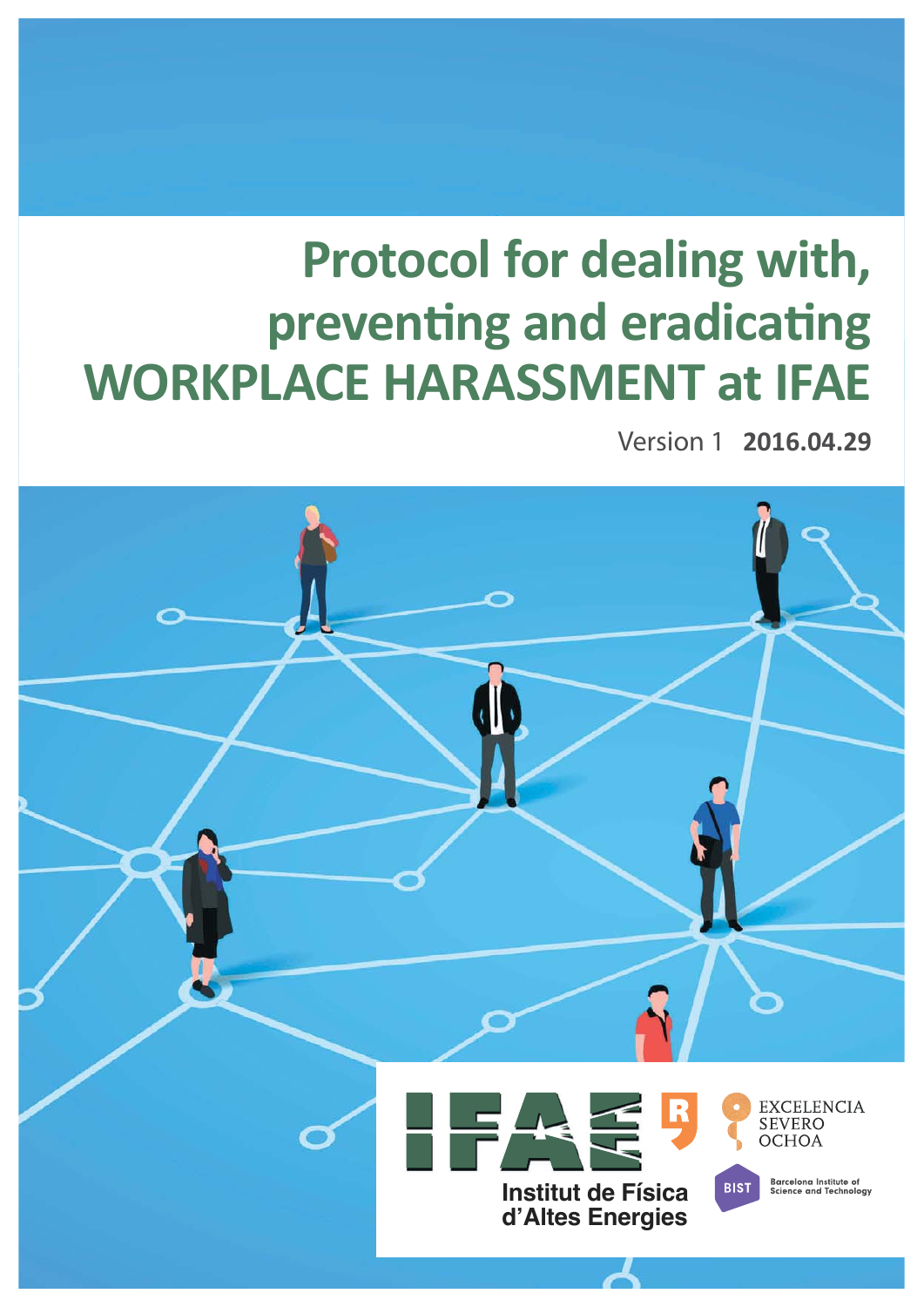



# **CONTENTS**

| 6.2. ANNEX 2: AUTHORISATION TO INVESTIGATE POSSIBLE HARASSING BEHAVIOURS  12 |  |
|------------------------------------------------------------------------------|--|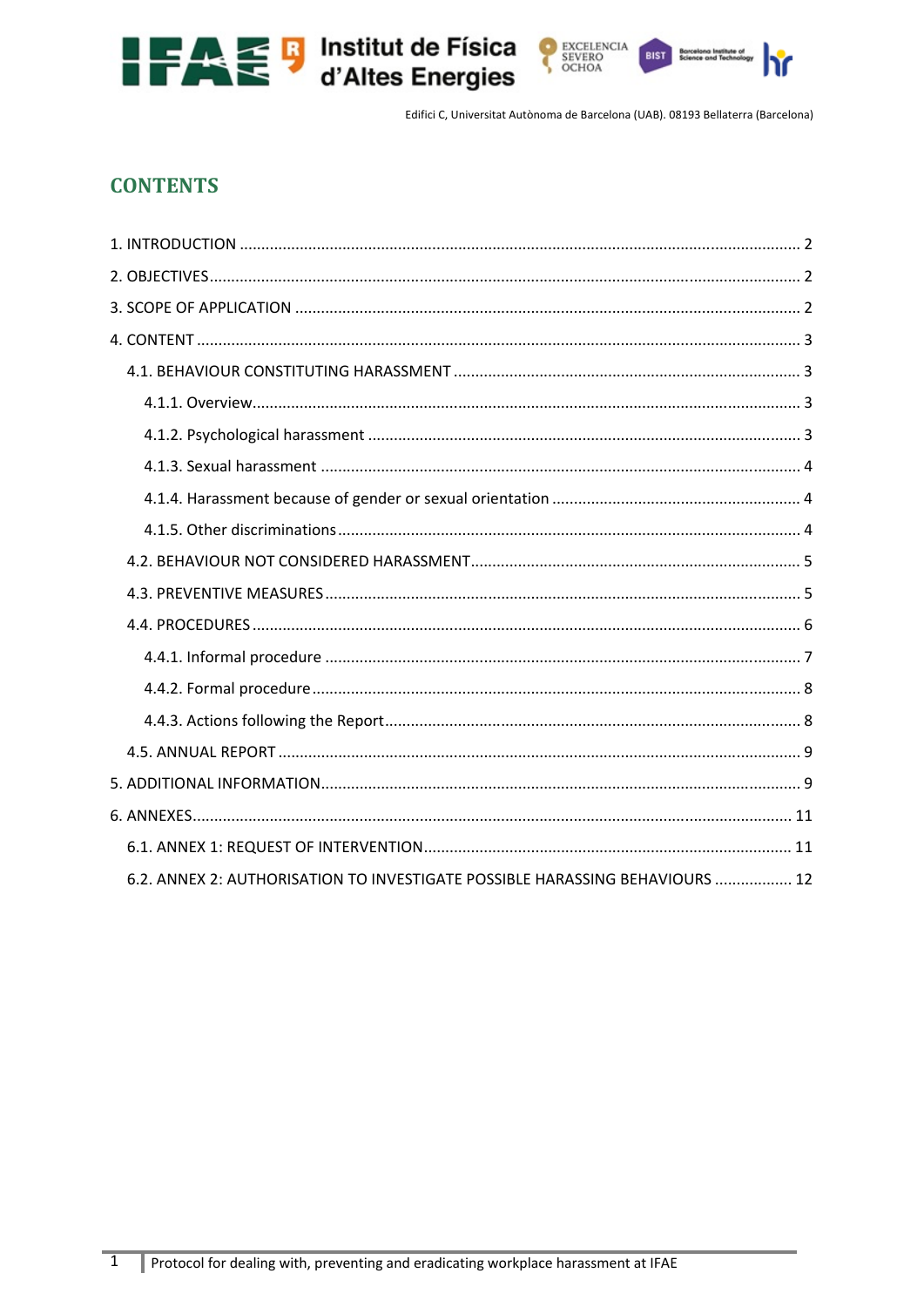

EXCELENCIA<br>SEVERO<br>OCHOA

# 1. INTRODUCTION

In the course of our work, we constantly have to interact with other employees. These relationships can be positive for the individual but they may also sometimes involve improper conduct, which can be a source of conflict and may constitute a significant risk for health and safety.

One of the main objectives of the Spanish Law on the prevention of work-related risks<sup>1</sup> is to preserve and protect the health of employees in the working environment. This protection is not only necessary regarding physical risks but also in the case of risks that may harm employees psychologically.

In view of this employee right, IFAE will regulate, by means of this protocol, the problem of harassment in the workplace, establishing methods to prevent it and deal with any cases that may arise, with all appropriate guarantees and taking current legislation into account.

# 2. OBJECTIVES

The general purpose of this protocol is to compile basic recommendations to prevent harassment situations of any kind and establish procedures to deal with it if it is suspected, and to overall eradicate any inappropriate type of conduct at IFAE.

The specific objectives are:

- o To promote a good working atmosphere, based on mutual respect and good relations in the workplace, through compliance with guidelines for good working practices.
- o To ensure that these good practices form part of the organization's values and culture.
- $\circ$  To give a clear, concise definition of conduct that will be considered as harassment in the workplace.
- o To promote and implement quick, flexible procedures for reporting and investigating such conduct, respecting the rights of all parties involved and guaranteeing the confidentiality of information provided (as required by personal data protection legislation<sup>2</sup>).
- o To implement a culture of prevention at all levels of the organization.

# 3. SCOPE OF APPLICATION

The protocol is applicable to all IFAE personnel, irrespective of the type of work they are doing and their position in the hierarchy.

 $1$  Spanish Law 31/1995, de prevención de riesgos laborales.

<sup>2</sup> Spanish Organic Law 15/1999, de protección de datos de carácter personal, and Catalan Law 5/2002 de l'Agència Catalana de Protecció de Dades.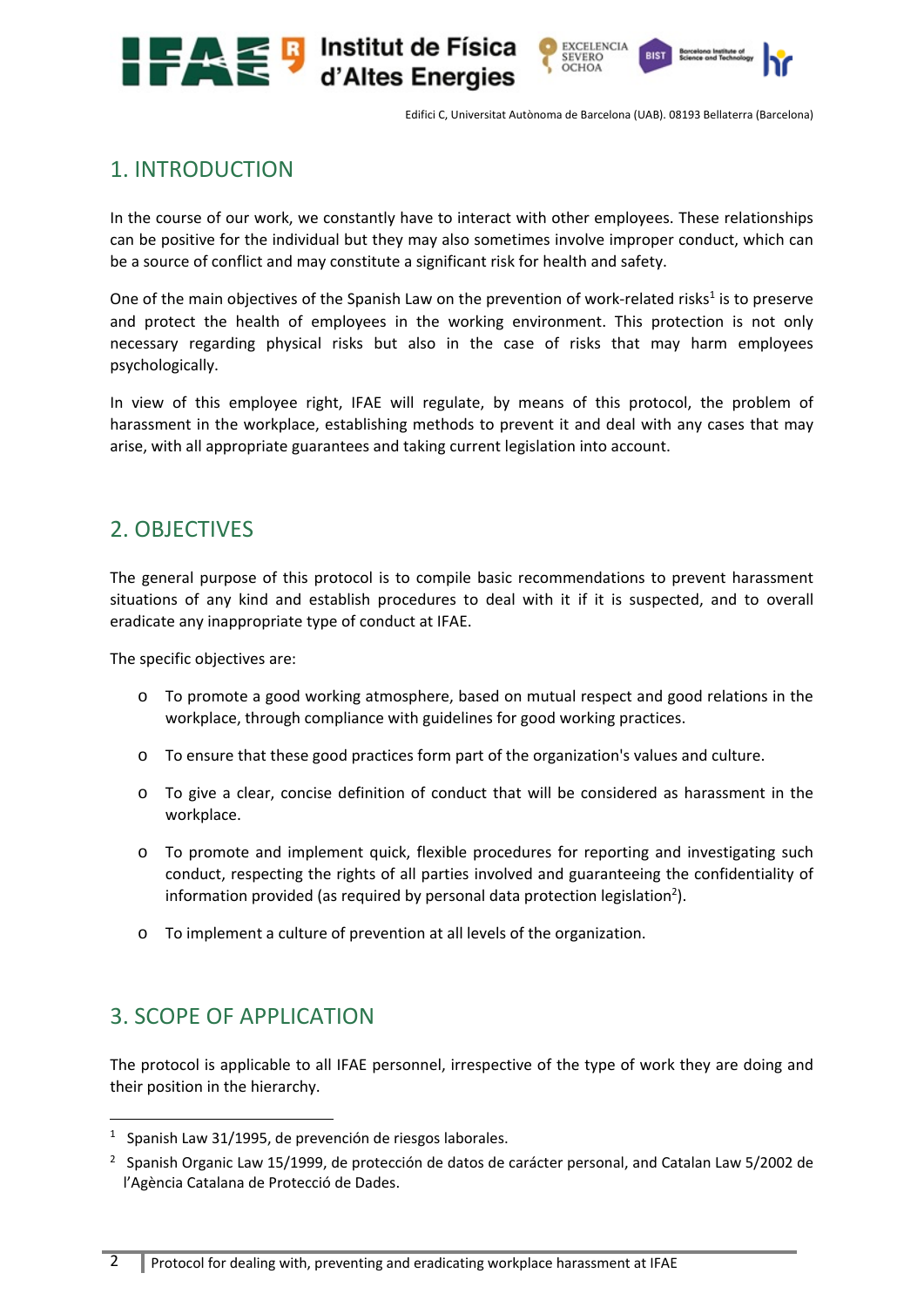

It is also applicable to external companies and partners under the obligations established for the coordination of business activities by Article 24 of the Spanish Law on the prevention of work‐related risks.

Under the provisions of the Law, when a case of harassment is detected which involves personnel from IFAE and the personnel of a company contracted externally or a customer of IFAE, IFAE will inform the company of the existence of the protocol and mechanisms for coordination between the companies will be applied. There will, therefore, be reciprocal communication regarding the case, so that each party can apply the relevant procedure and take the corrective action considered appropriate.

# 4. CONTENT

# 4.1. BEHAVIOUR CONSTITUTING HARASSMENT

#### 4.1.1. Overview

**Harassment** is any unwanted behaviour related to an individual's racial or ethnic origins, religion or convictions, disability, birth, age, sex or sexual identity or orientation, or any other personal or social condition or circumstance of a person, intended as or resulting in an attack on his/her dignity and creating a situation which is intimidating, humiliating or offensive.

Harassment may occur at every level of the organizational hierarchy. Persons in a position of authority may harass subordinates, or employees may harass persons above them in the hierarchy. Harassment can also happen horizontally, among colleagues at the same level in the hierarchy.

# 4.1.2. Psychological harassment

Psychological harassment is an intense, reiterated and prolonged psychological abuse, directed at one or more individuals by others acting from a position of power, although not necessarily hierarchical, intended to create, or resulting in, an intimidating situation that disrupts the working life of the victim. This abuse, in the context of a working relationship, is not necessary for the organization of work and implies both an attack on the dignity of the person and a risk for his/her health.

In summary, the most characteristic features of psychological harassment at work are the following:

- o **There are two sides**: The perpetrator behaves in a hostile, dominant or degrading manner, while the victim is in a position of weakness.
- o **Asymmetry:**  There must be an imbalance of forces, possibly because the victim cannot defend himself/herself or escape: this can be, for example, due to the social reasons (position in the hierarchy, professional status), economic factors (material dependence, job security), or possibly for reasons that are physical (age, strength or stamina) or psychological (the victim's self‐esteem, the perpetrator's charisma).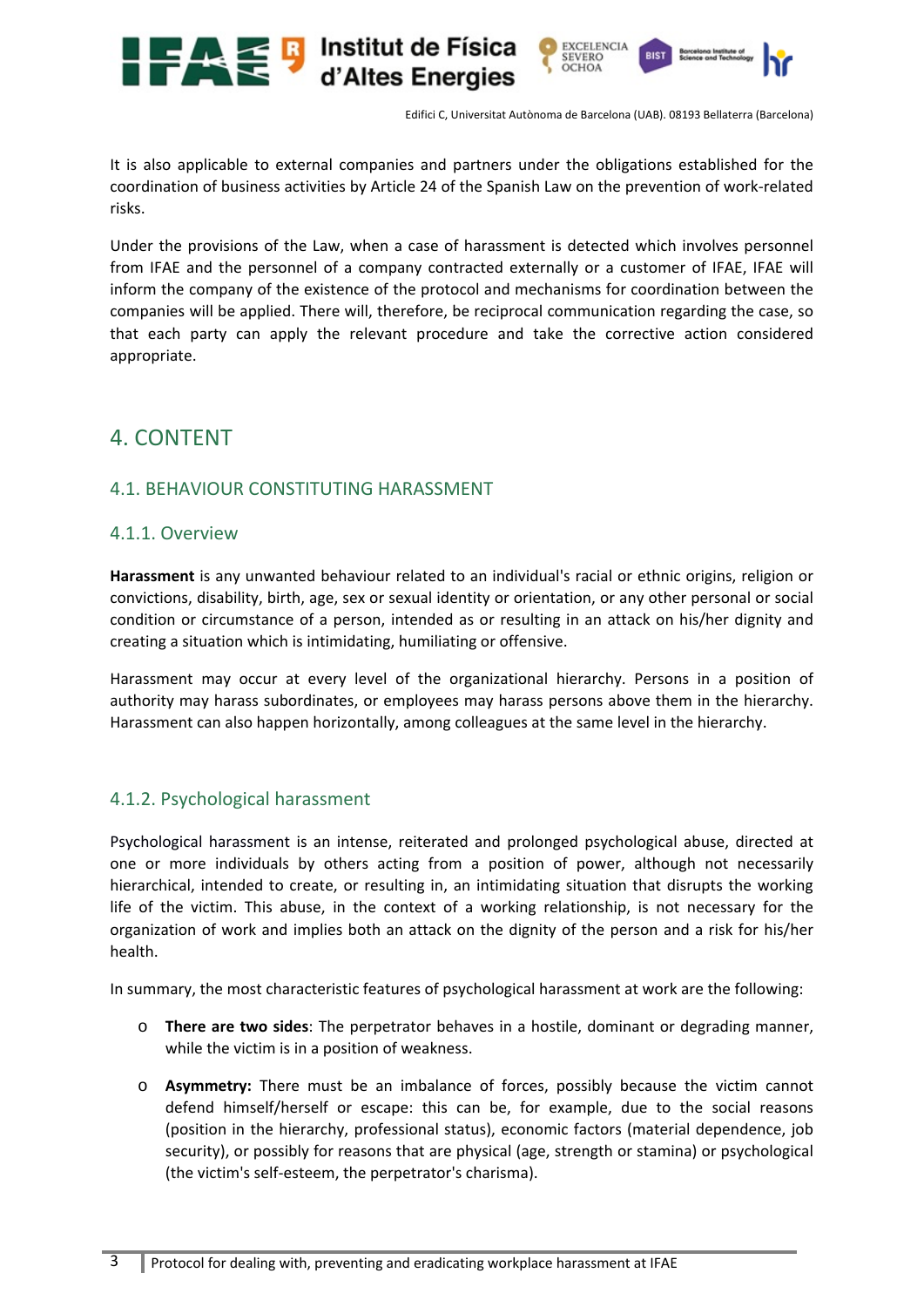**EXCELENCIA** 

SEVERO<br>OCHOA

o **Intentional behaviour:**  The behaviour must be deliberate and clearly intended to hurt the victim by discrediting, discriminating against, offending, humiliating, intimidating or embarrassing them.

Institut de Física

d'Altes Energies

- o **Objective:** The basic aim of psychological harassment is to free oneself from another person because he/she makes one feel uncomfortable, for personal or other reasons.
- o **Frequency and duration:**  This behaviour must be in principle systematic and prolonged, although one or a few serious incidents leading to obvious harm constitute harassment.
- o **Target:** The behaviour must clearly target and focus on an individual or a small group.

Normally, in the early stages the harassment of the victim is secret, hidden or subtle. Examples of behaviour constituting psychological harassment in the workplace are attacks on the victim through organizational measures or attacks on his/her social relationships: isolating the victim, attacking the victim's private life or attitudes, vexatious verbal aggression or rumours, lack of dialogue or communication because the abuser has no intention of resolving issues, etc.

#### 4.1.3. Sexual harassment

**ASH** 

Sexual harassment is a series of incidents involving unwanted verbal, non‐verbal and/or physical behaviour of a sexual nature, or a single incident that, because of its highly offensive, intimidating, hostile, humiliating, degrading or of criminal nature, may constitute a case of sexual harassment in itself.

It is a form of abuse that is exercised from a perception or sensation of psychological or physical power over the person harassed. It can occur in any type of relationship between people (in education, at work, at home, etc.) and there need not be any hierarchical superiority.

# 4.1.4. Harassment because of gender or sexual orientation

This is undesired behaviour related to a person's gender or sexual orientation affecting promotion in the workplace or access to employment or training, which, intentionally or otherwise, has the effect of an assault on the dignity of the individual and creates an environment that is intimidating, hostile, degrading, humiliating or offensive.

# 4.1.5. Other discriminations

This protocol can also be used as a framework for dealing with situations where there is discrimination for other reasons.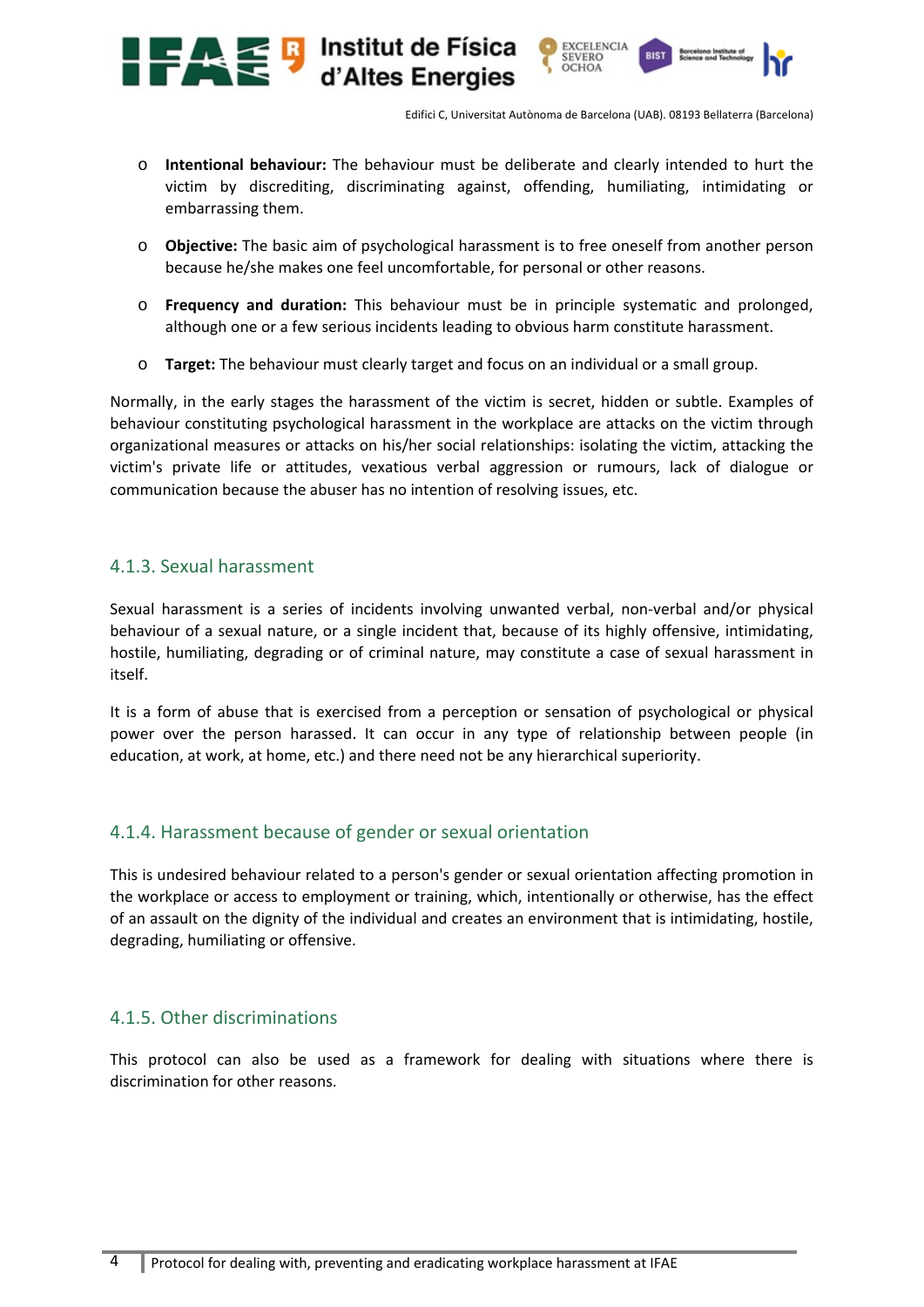

EXCELENCIA<br>SEVERO<br>OCHOA

**RIST** 

# 4.2. BEHAVIOUR NOT CONSIDERED HARASSMENT

**ALCE D** Institut de Física

The following situations would not be considered as harassment, although they could, if they became abusive, lead to a situation of harassment (with the exception of "situations affecting a group occurring for organizational reasons").

- o **An isolated event:** A one‐off argument, reprimand or bad mood, or a change of job or work centre (among other cases) which is justified but where there has been no prior consultation.
- o **Situations affecting a group which occur for organizational reasons,**  even if they are not justified and there has been no prior consultation: not being paid a productivity bonus, reduction in salary, changes in the work timetable or reduction of overtime.
- o **Legitimate pressure** exerted by a senior member of staff to make a subordinate work harder or more efficiently. This is different from psychological harassment, in which case the perpetrator's motives for exerting pressure are malevolent and, indeed, the real intention is to make the victim's work suffer so that he/she can subsequently be criticized.
- o **Argument**  between two or more people, however violent. It must be borne in mind that there are two sides involved in an argument, which one or the other may win, but there is no initial imbalance of power. In cases of harassment, there is no argument because the harasser does not want to resolve the problem and is trying to prevent or impede communication.
- o Continued **exposure**  to negative working conditions inherent in the task. These may be physical (handling of excessively heavy weights), health‐related (inhalation of contaminants), ergonomic (standing all day), psycho-social (tasks beyond the person's capabilities), organizational (working too fast, insufficient work load due to poor organization) or social (low wages).
- o Frequent **constructive criticism** or work‐related assessments, provided they are made clear and are not intended to be repressive.
- o **Supervising and monitoring** work, provided it does not affect the worker's dignity.

# 4.3. PREVENTIVE MEASURES

Preventing such situations requires measures across a range of areas designed to stop conflict from arising in the first place:

- o Dissemination of the protocol:
	- Include a reference to the protocol in the staff welcome package.
	- Distribute it to all staff and make it available in the repository of IFAE documents.
	- Make available in the repository the useful documents listed in Section 5.
	- Present the new document to the institute in a seminar.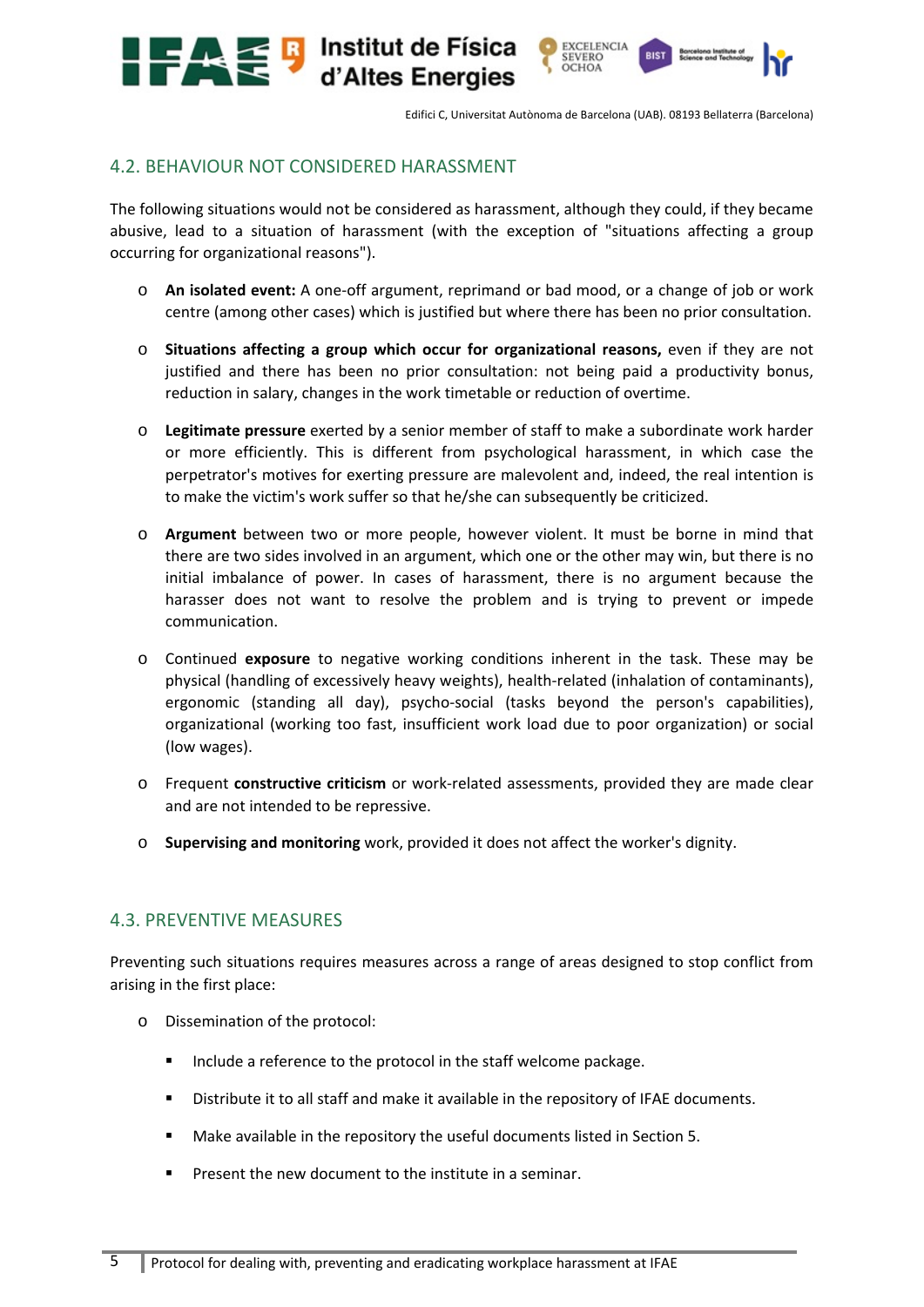

EXCELENCIA<br>SEVERO<br>OCHOA

**RIST** 

- o Development of awareness‐raising strategies.
	- Distribute information using the internet and other media.
	- Advertise the possibility of consulting and seeking advice in a confidential manner from IFAE's Ombudsperson<sup>3</sup>.
- o Formation both for all IFAE members and for people expected to deal with the requests.
- o Co-responsibility of all IFAE members in preventing, detecting and reporting possible harassment.
- o Do not allow the following behaviours in the workplace:
	- Comments on colleagues' personal life, appearance or sexual orientation, constant criticism, mimicking, etc.
	- Sharing pictures, drawings and photographs containing explicit sexual content.
	- Telephone calls, messages and e-mails of a sexual nature.
	- Verbal attacks (shouting, insults, threats, offensive put-downs, etc.)
	- Physical attacks, deliberate physical contact, excessive and unnecessary invasions of personal space, etc.
	- Attacks directed at a colleague's religious or political beliefs, nationality, race, sexual orientation, disability, etc.
	- Any behaviour based on or leading to discrimination, abuse, loss of dignity or humiliation.

#### 4.4. PROCEDURES

When an employee feels he or she is being harassed in any way, or suspects a colleague is being harassed, the following procedures will be followed. This will not affect any civil or legal proceedings instigated by the victim at the same time or later.

The process is triggered by a request of intervention submitted in writing and duly logged (see the request of intervention model in Annex 1), addressed to IFAE's Ombudsperson or to the person appointed by Chair of IFAE's Safety and Health Committee for this purpose (henceforth, the Risk Prevention Officer  $)^4$ .

 $\circ$  The request may be submitted by the person affected, a colleague, the Safety and Health Committee or at the request of the competent authorities.

 $3$  IFAE will implement the figure of Ombudsperson. In the meantime, that role will be assumed by the Chair of the Safety and Health Committee.

<sup>&</sup>lt;sup>4</sup> These two contact people will be identified in the Request of intervention form.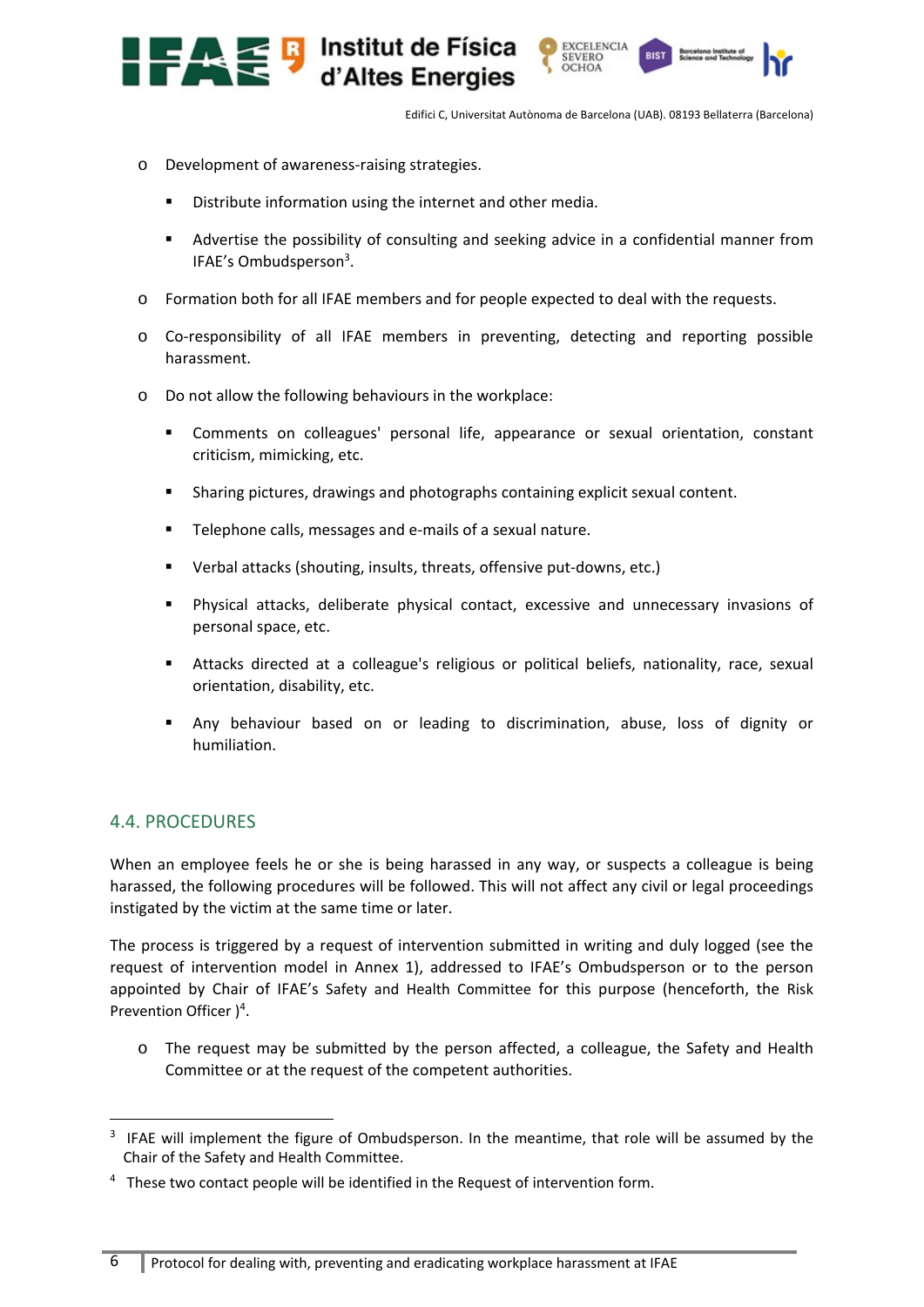

EXCELENCIA<br>SEVERO<br>OCHOA

- o The affected person has to sign a document to authorise the investigation (see the authorisation to investigate possible harassing behaviours form in Annex 2). If the request is not submitted directly by the person affected, his/her express and informed consent must be seeked by the Risk Prevention Officer or Ombudsperson in the form of the signed authorisation (see model in Annex 2).
- o If the person does not consent to the case being investigated, the procedure will not be initiated. The Ombudsperson will inform the Risk Prevention Officer, if needed. The Risk Prevention Officer will only carry out any psychosocial measures that are considered necessary and will implement any corrective measures deemed appropriate as a consequence. No further steps will be taken.

If both documents are available, whoever receives the request (henceforth, the Reporter), whether the Risk Prevention Officer or IFAE's Ombudsperson, will immediately send a written notification of the case to the Director of IFAE and to the Chair of the Safety and Health Committee.

At the end of the full investigation process triggered by the request, the Reporter will write a Report stating its conclusions. The Report must be issued within 30 days of receipt of the request to investigate. The report will be delivered to the Director of IFAE, the Chair of the Safety and Health Committee and the Risk Prevention Officer (when the Reporter is IFAE's Ombudsperson) or IFAE's Ombudsperson (when the Reporter is the Risk Prevention Officer).

The whole process will be carried out under the principle of confidentiality.

**ALC B** Institut de Física

A Committee will be created ad hoc for this process. The Committee will be formed by the Reporter and by either a person appointed by the Director of IFAE (when the Reporter is the Risk Prevention Officer) or by the Chair of the Safety and Health Committee (when the Reporter is IFAE's Ombudsperson).

The ad hoc Committee will meet with the complainant. This meeting may have the following outcomes:

- $\circ$  It will be decided that no harassment has taken place (as defined in point 4.2). The Reporter will write the Report stating its conclusions and inform the complainant.
- o It will be agreed that this may be a case of workplace harassment. The ad hoc Committee would then meet with the other party. This meeting may have the following outcomes:
	- It will be decided that no harassment has taken place (as defined in point 4.2). The Reporter will write the Report stating its conclusions and inform both parties.
	- It will be agreed that this may be a case of workplace harassment. The parties will initially try to resolve the issue through an informal procedure (Section 4.4.1). If this is not possible, formal procedures will then be applied (Section 4.4.2).

# 4.4.1. Informal procedure

The aim is to find a solution through dialogue and negotiation (the ad hoc Committee must be present) between the parties or through a mediator. The mediator must be accepted by both parties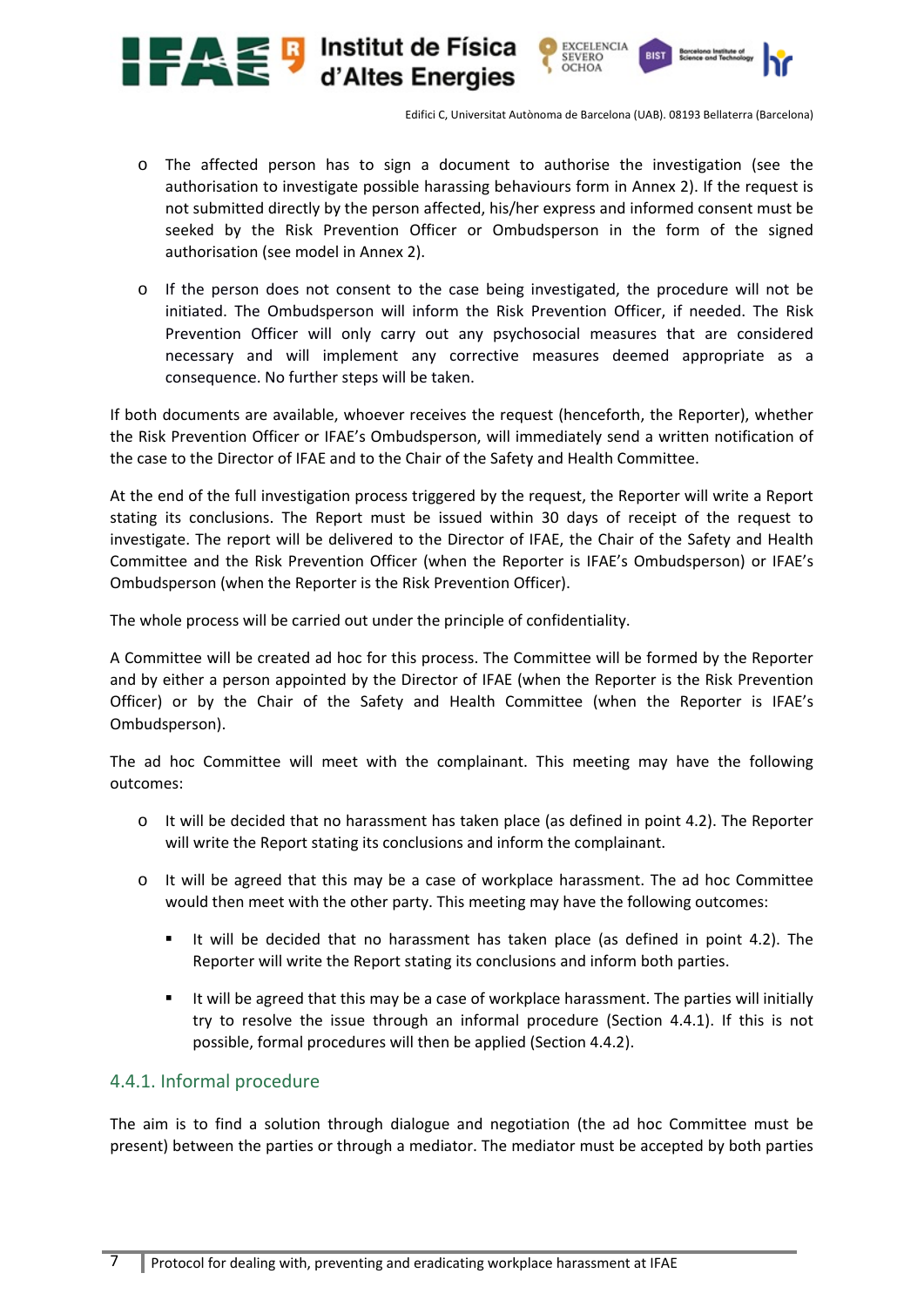

and will objectively observe the situation, formulate solutions and check that the problem has been resolved.

If an agreement is reached, the measures taken as a result of this procedure must be implemented within 15 days. The Reporter will write the Report stating its conclusions.

If there is no agreement between the parties, the process will move to a formal procedure.

# 4.4.2. Formal procedure

The formal procedure will be followed, in accordance with the following guidelines:

- o The ad hoc Committee will carry out an investigation, where both parties will be heard.
- o If considered appropriate, the ad hoc Committee may propose external mediation to the parties at any point in the investigation.
- o If there are indications of serious interpersonal conflicts during the investigation, precautionary measures will be considered, such as relocating one of the parties while the investigation is ongoing.

At the end of this procedure, the Reporter will write the Report stating the conclusions reached by the ad hoc Committee. The Reporter will also inform both parties.

# 4.4.3. Actions following the Report

The following actions may result from the Report:

- o If the conclusion is that harassment has occurred and has been damaging to the physical or psychological health of the victim, the case is referred to the Social Security to treat the physical or psychological injuries. IFAE will treat the case as a work accident.
- o If the Report finds that there is evidence of harassment, the Director of IFAE will consider the information available and may opt to:
	- Immediately initiate the procedure to use sanctions or reprimand in accordance with the rules on sanctions established in the collective bargaining agreement applicable to IFAE<sup>5</sup>.
	- Set up an investigative committee to continue examining the case, comprising 1 representative from Management, 1 from Human Resources, 1 from the Safety and Health Committee and 1 representative from the area where person under the investigation works. The latter will participate in the committee's meetings, provide any necessary clarifications and be responsible for administrative tasks in respect of the committee's decisions, but may not vote.

<sup>5</sup> Spanish Royal Decree 2/2015, Estatuto de los trabajadores.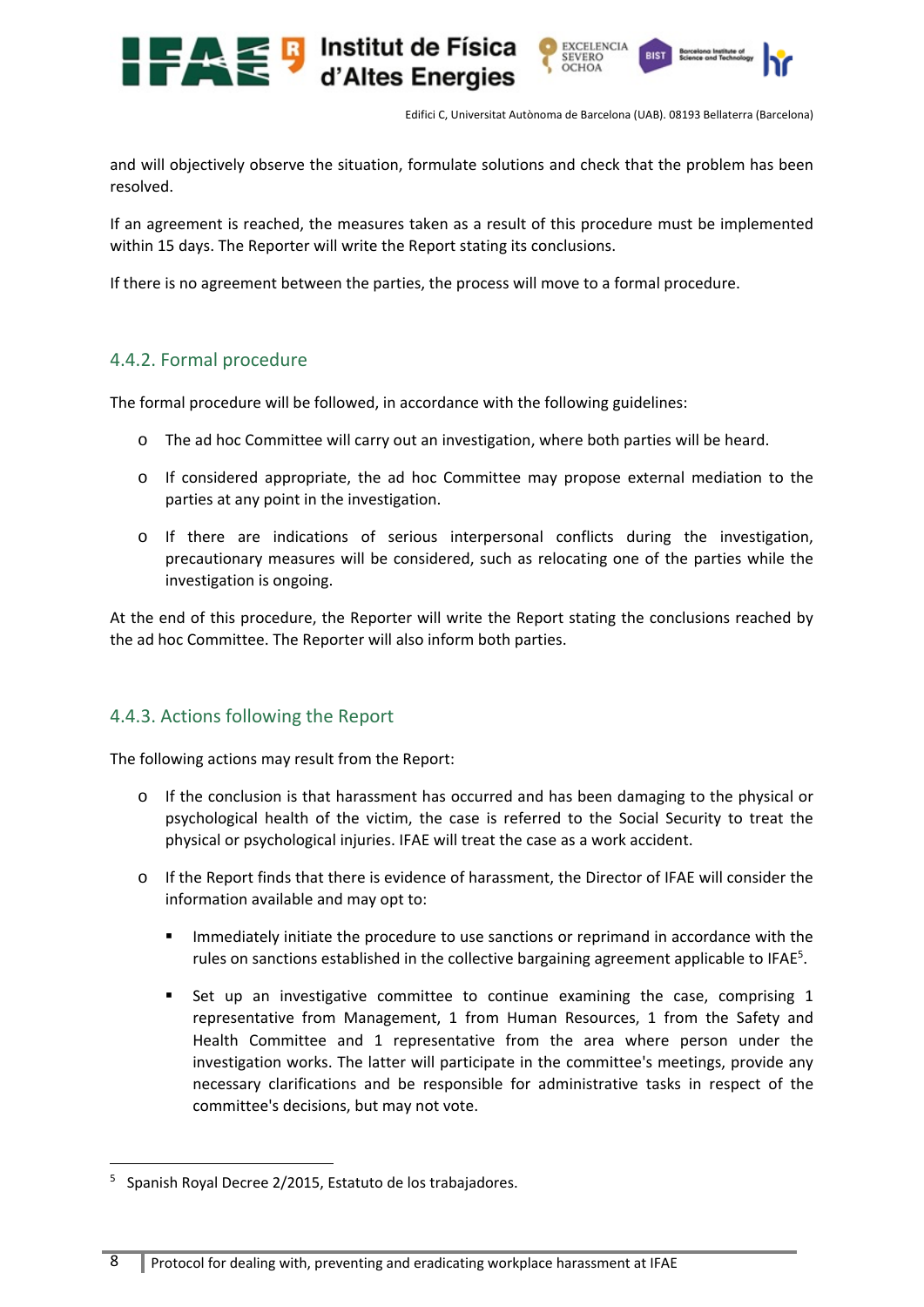

The investigative committee must make its decision within 15 days of the presentation of the Reporter's report.

Once the investigation is concluded, the Director of IFAE will implement any measures needed and will propose any sanction or reprimand that is required, as established in the collective bargaining agreement applicable to IFAE. The procedure will then be considered closed.

At the end of the process, within 15 days, the Director of IFAE will report to the Chair of the Safety and Health Committee, the Risk Prevention Officer and the Ombudsperson on all the measures taken and the final decision reached.

The Risk Prevention Officer will regularly monitor the situation to verify the effectiveness of the preventive and corrective measures put in place. If it is deemed necessary, the psychosocial risk factors in the workplace and the health of the victim will be reassessed.

#### 4.5. ANNUAL REPORT

On an annual base, a confidential report on the incidences and the outcome, whether through a formal or informal procedure, of the corresponding processes will be prepared by the Risk Prevention Officer and will be sent to IFAE's Director and Ombudsperson.

Requests that did not lead to either a formal or an informal procedure will also be included in this report, but it will not identify the people involved.

# 5. ADDITIONAL INFORMATION6

- o Protocol de la Generalitat per a la prevenció, la detecció, l'actuació i la resolució de situacions d'assetjament psicològic laboral i altres discriminacions a la feina. (Protocol of the Government of Catalonia for preventing, detecting, acting and solving incidents workplace psychological harassment and other discriminations). Government of Catalonia, Ministry of Governance and Public Administration (2014).
- o Guia per a l'eradicació de l'assetjament sexual, per raó de sexe i/o orientació sexual (Guide to the eradication of sexual harassment and harassment for reasons of gender and/or sexual orientation). Government of Catalonia, Ministry of Governance and Public Administration (2010).
- o Guia per al tractament i la prevenció de l'assetjament psicològic (Guide to dealing with and preventing psychological harassment). Government of Catalonia, Ministry of Governance and Public Administration (2010).

<sup>6</sup> All these documents are available at IFAE's repository.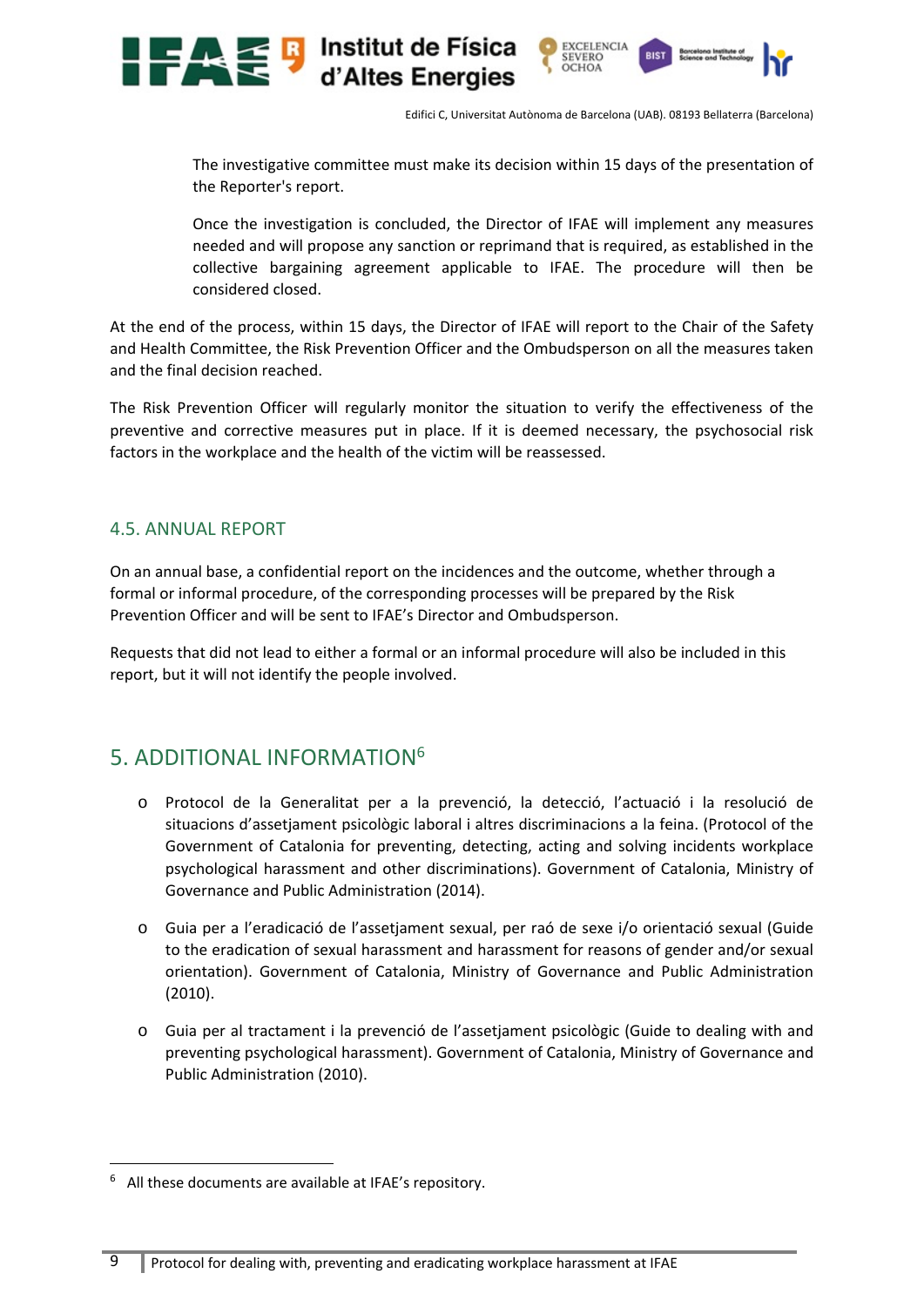

- o Assetjament psicològic en el treball. Full Informatiu nº 23 del Departament de Treball i Indústria. (Workplace psychological harassment. Information Leaflet 23). Government of Catalonia, Ministry of Labour and Industry (2003).
- o Acoso psicológico en el trabajo. Diario de incidentes. (Workplace psychological harassment. Diary of incidents). National Institute of Workplace Safety and Health (INSHT) in collaboration with the Spanish Ministry of Labour and Immigration (2003).
- o Spanish Organic Law 3/2007, para la igualdad efectiva de mujeres y hombres (on effective equality between men and women).
- o Spanish Royal Decree 171/2004, por el que se desarrolla el artículo 24 de la Ley 31/1995, de 8 de noviembre, de Prevención de Riesgos Laborales, en materia de coordinación de actividades empresariales (on the prevention of work related risks in connection with the coordination of business activities).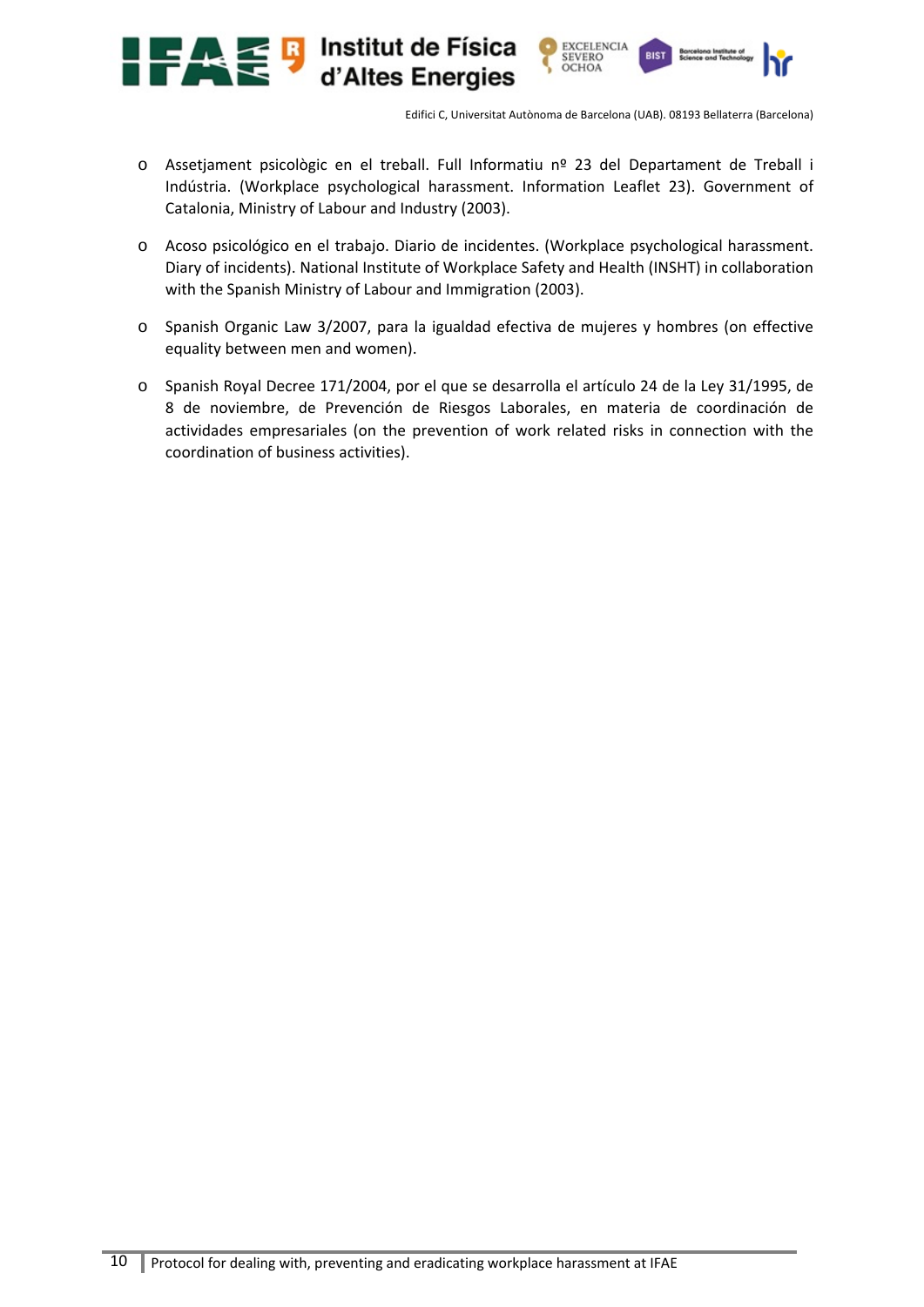



# 6. ANNEXES

# 6.1. ANNEX 1: REQUEST OF INTERVENTION7

#### **Sol∙licitant / Applicant:**

| Persona afectada / Person affected | Company(a) de feina / Workmate            |
|------------------------------------|-------------------------------------------|
| Safety and Health Committee        | Autoritat competent / Competent authority |
|                                    |                                           |

#### **Tipus d'assetjament / Kind of harassment:**

| Psicològic / Psychological          | Sexual                                                |
|-------------------------------------|-------------------------------------------------------|
| Per raó de sexe / Because of gender | Per orientació sexual / Because of sexual orientation |
| Altres (indiqueu) / Other (specify) |                                                       |
| Denes en afrikade / Affrikad eremon |                                                       |

#### **Persona afectada / Affected person:**

Nom i Cognoms / First and Last Name:

E-mail: E-mail: E-mail: E-mail: E-mail: E-mail: E-mail: E-mail: E-mail: E-mail: E-mail: E-mail: E-mail: E-mail: E-mail: E-mail: E-mail: E-mail: E-mail: E-mail: E-mail: E-mail: E-mail: E-mail: E-mail: E-mail: E-mail: E-mail

#### **Conducta denunciada / Behaviour denounced:**

#### **Documentació addicional / Additional documents:**

Sí (indiqueu) / Yes (specify)  $\vert$  / No

#### **Sol∙licitud / Request:**

Sol∙licito l'activació del Protocol per al tractament, la prevenció o l'eradicació de l'assetjament laboral a l'IFAE. / I request to trigger the Protocol for dealing with, preventing and eradicating workplace harassment at IFAE.

#### **Data i signatura de la persona sol∙licitant / Date and signature of the applicant**

Bellaterra,

7 Available at IFAE's repository.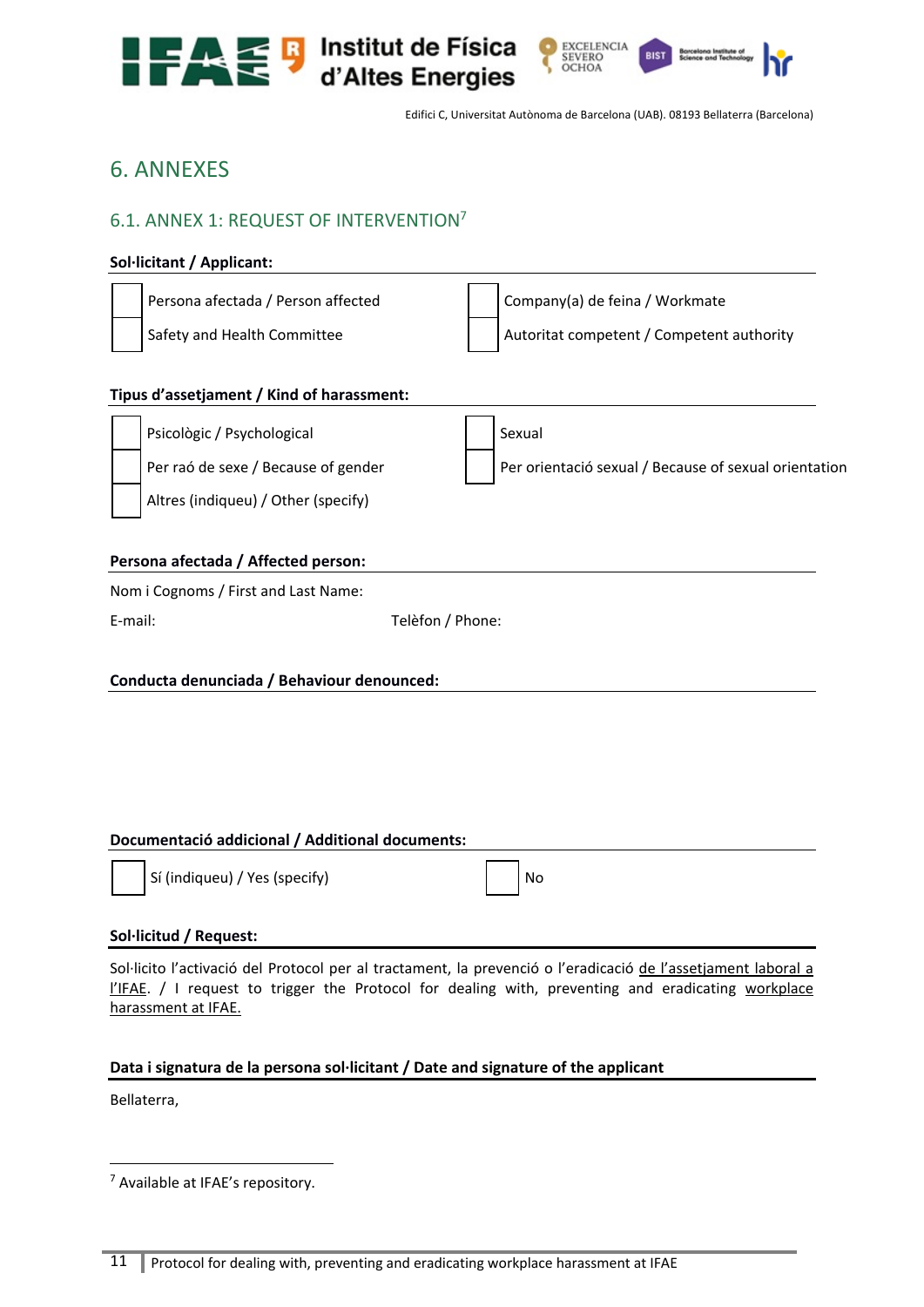**EXCELENCIA** SEVERO OCHOA

# 6.2. ANNEX 2: AUTHORISATION TO INVESTIGATE POSSIBLE HARASSING BEHAVIOURS<sup>8</sup>

**Example 13** Institut de Física<br>d'Altes Energies

#### **Persona afectada / Affected person:**

Nom i Cognoms / First and Last Name:

NIF/NIE:

e-mail: **e-mail:** e-mail: **e-mail:** e-mail: **e-mail: e-mail: e-mail: e-mail: e-mail: e-mail: e-mail: e-mail: e-mail: e-mail: e-mail: e-mail: e-mail: e-mail: e-mail: e-mail: e-mail: e-mail:** 

#### **Autorització / Authorisation9 :**

Autoritzo l'estudi i anàlisi de l'entorn psicosocial relatiu al meu lloc de treball i funcions a l'IFAE, i eventualment a l'elaboració de propostes i recomanacions que se'n puguin derivar, d'acord amb el Protocol per al tractament, la prevenció i l'eradicació de l'assetjament laboral a l'IFAE. Conec el contingut del Protocol, en relació amb els drets, deures i els efectes que la seva aplicació pugui ocasionar. Sé que la signatura d'aquest consentiment no suposa cap mena de renúncia a possibles reclamacions futures, tant d'ordre mèdic –incloent psicològic‐ com legal.

I authorise the study and analysis of the psychosocial environment related to my working place and functions within IFAE, and eventually to the elaboration of a set of proposals and recommendations, following the Protocol for dealing with, preventing and eradication workplace harassment at IFAE. I am aware of the content of such Protocol, regarding rights, duties and consequences that it might lead to. I am aware of the fact that signing this Authorisation by no means implies giving up the possibility of further claims, either on medical –including psychological‐ or legal grounds.

#### **Data i signatura / Date and signature:**

Bellaterra,

 8 Available at IFAE's repository.

**<sup>9</sup>** Tota la informació serà tractada d'acord amb la normativa de protecció de dades personals (Llei orgànica 15/1999, de protecció de dades de caràcter personal, i Llei 5/2002 de l'Agència Catalana de Protecció de Dades). / All information will be handled in agreement with the current legislation dealing with personal data (Spanish Organic Law 15/1999, of protection of personal data, and Catalan Law 5/2002, of the Catalan Agency of Data Protection).